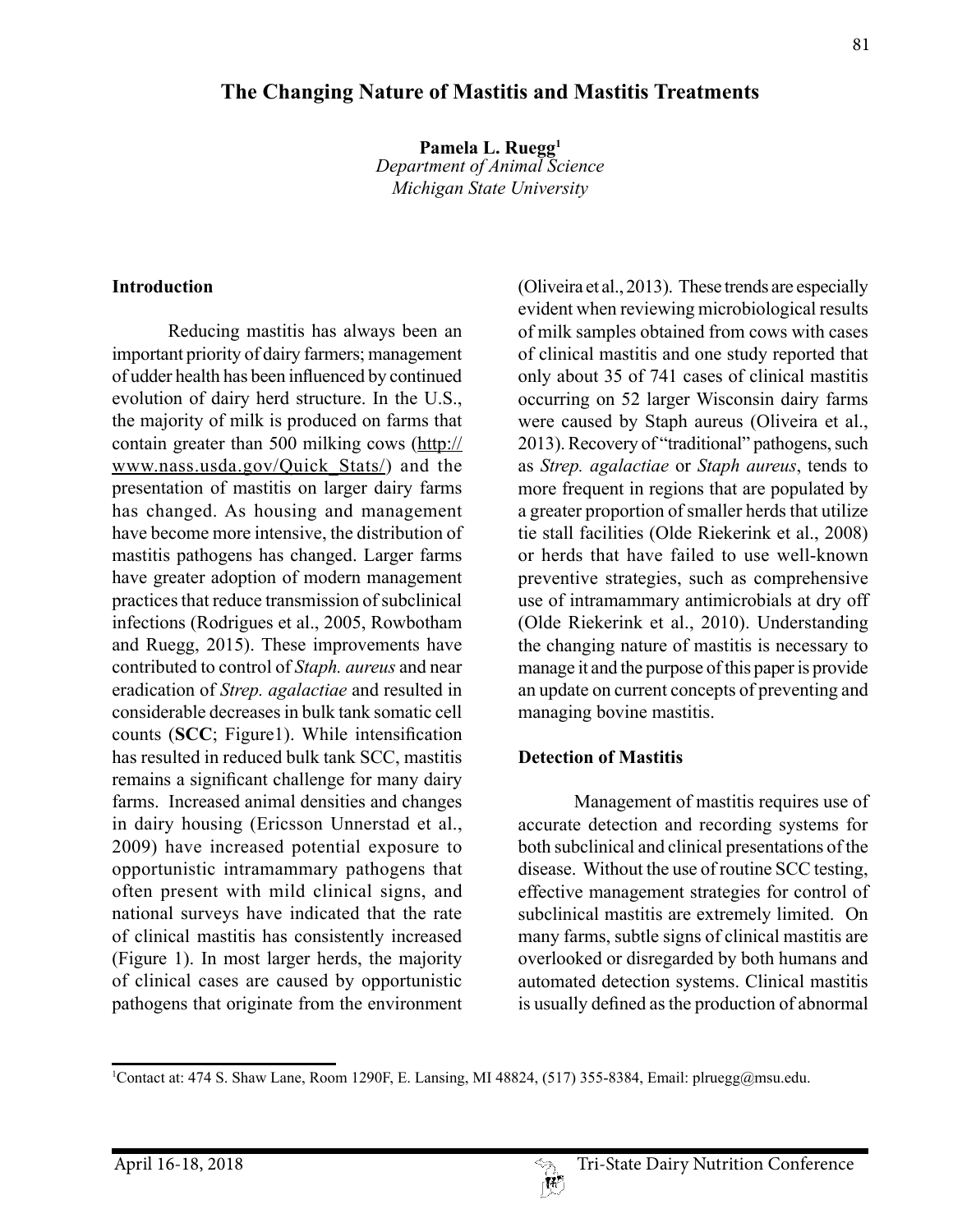milk (with or without secondary symptoms), but the working definition of clinical mastitis varies greatly among farm workers. On large farms, detection of mastitis is usually dependent on the training and observational skills of the milking technicians.

Use of standardized case definitions for clinical mastitis is helpful for monitoring detection intensity and accuracy. Use of a 3-point scale based on clinical symptoms is practical, intuitive, simply recorded and can be an important way to assess detection intensity (Pinzon-Sanchez et al., 2011). In this system, a mastitis severity score of 1(mild) is assigned when abnormal milk is the only symptom, 2 (moderate) is assigned when abnormal milk is accompanied by localized udder symptoms (such as swelling or redness), and 3 (severe) is assigned when systemic symptoms, such as fever, anorexia, rumen stasis, or a large decrease in milk production are observed. Research has consistently indicated that severity of clinical mastitis is about 50% mild, 35% moderate, and 15% severe (Pinzon-Sanchez et al., 2011, Oliveira et al., 2013). When foremilk is not examined, approximately 50% of cases will not be detected and if the proportion of severe cases exceeds about 15%, it is a signal that detection intensity and case definition should be investigated.

### **Diagnosis of Etiology**

Mastitis is caused by intramammary infection (**IMI**) and the agents are usually bacteria, thus appropriate treatment and control programs are based on understanding the etiological agent. On many modern dairy farms, subclinical mastitis is primarily caused by Grampositive organisms [such as environmental *Streptococci* or coagulase negative staph (**CNS**) while the greatest proportion of milk samples from clinical cases are culture negative or Gramnegative. Of 741 cases of clinical mastitis that were cultured from 52 Wisconsin dairy herds, the most common bacteriological diagnoses were no bacterial growth (27% of cases) and *E coli*  (23% of cases); *Streptococci* were isolated from about 13% of clinical cases and a further 17% of cases were caused by a variety of opportunistic organisms (Oliveira et al., 2013). While clinical signs may be suggestive of some pathogens, detection of mastitis is based on observation of non-specific signs of inflammation, and it is impossible to diagnose the cause based on observation of the milk, gland or animal. Thus, on modern dairy farms, increased use of milk culturing to direct mastitis control programs is recommended. When results of milk cultures are closely linked to treatment decisions, the value of culturing milk from cows with clinical mastitis is clearly evident to owners of larger herds. Of 325 large Wisconsin dairy herds recently surveyed, use of culture of milk from most or all clinical cases was 20%, 22%, 52%, and 75% of herds containing 200 to 499, 500 to 999, 1000 to 2000, and >2000 cows, respectively (Rowbotham and Ruegg, 2015 unpublished).

On a typical farm, about 50% of milk samples obtained from cows with subclinical mastitis and 25 to 40% of milk samples obtained from cases of clinical mastitis are microbiologically negative. The reason that cases are culture negative likely varies based on case presentation. Chronic subclinical cases have strong evidence of on-going inflammation that is most likely the result of persistent IMI. These cases are often false negatives because the inflammatory response has successfully reduced the number of organisms to below the normal detection limit (about 100 cfu/mL in most mastitis laboratories). Repeated culturing of  $\frac{1}{4}$ milk samples may help arrive at a diagnosis for some of these cases. In contrast, in herds that have environmental mastitis problems, many mild and moderate clinical cases are caused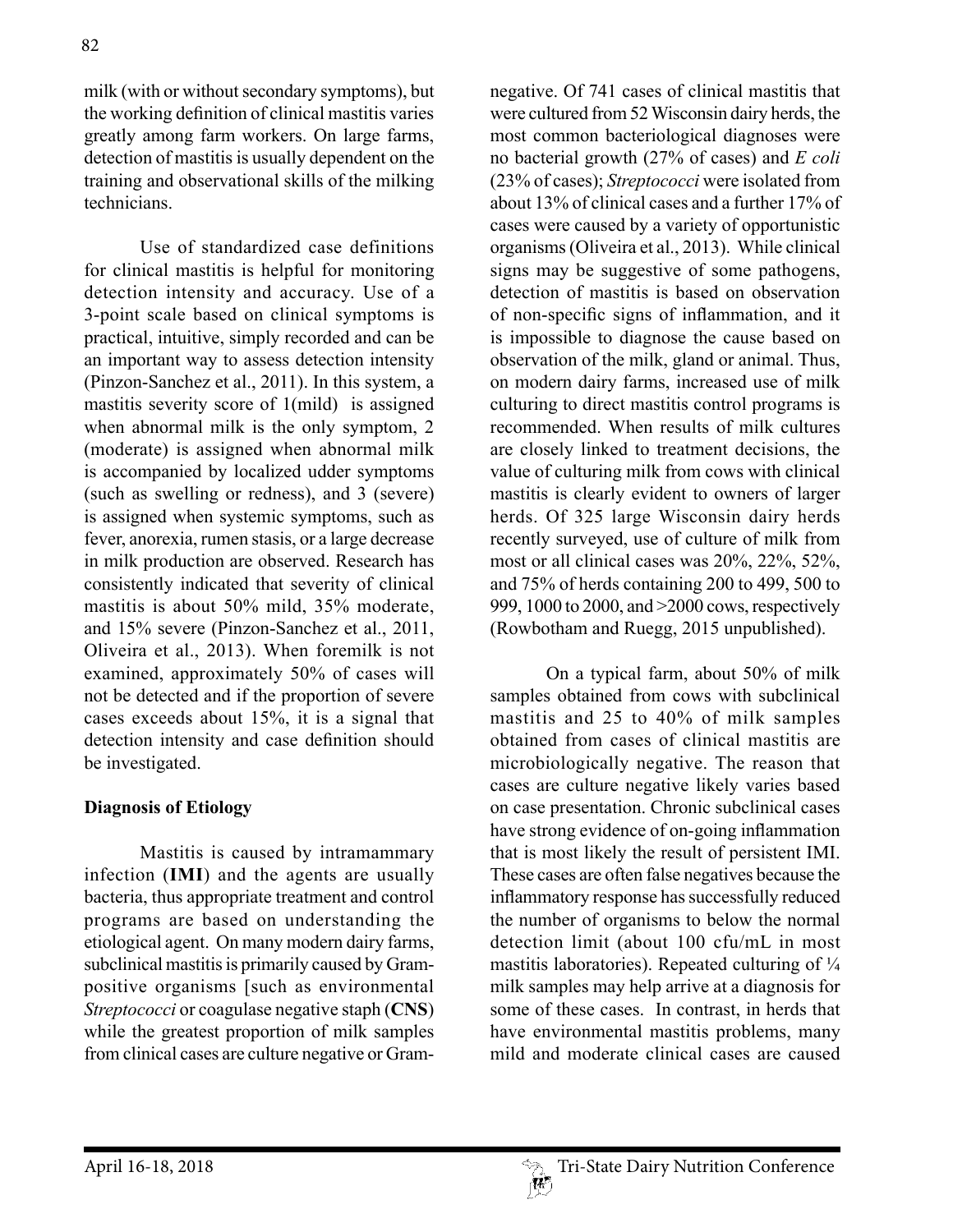by opportunistic pathogens that have been successfully eliminated by a localized immune response. The clinical symptoms are observed after the immune system has responded and about 75 to 80% of these cases may actually be spontaneously cured of the IMI before detection of the symptoms. The only way to determine if the symptoms of mild and moderate mastitis are accompanied by active infection (and thus will benefit from antimicrobial therapy) is to perform microbiological analysis.

## **Epidemiology of Mastitis on Modern Dairy Farms**

Bulk tank SCC have declined throughout the world, but the ability to maintain a low bulk tank SCC does not always indicate that mastitis is controlled. Even in regions that are known for producing high quality milk, about 15 to 20% of cows have monthly SCC values that indicate at least one mammary gland quarter is affected with subclinical mastitis. Accurate detection and recording of clinical mastitis and a review of management strategies used to reduce bulk tank SCC (such as use of quarter milkers or drying off of chronically affected quarters) are necessary to determine the magnitude of mastitis challenges on dairy farms. A study of large Wisconsin dairy herds with bulk tank SCC around 220,000 cells/ mL indicated that there were approximately 40 clinical mastitis treatments per 100 lactating cows per year, with a range of 6 to 90 treatments per 100 cows per year (Oliveira et al., 2013). In spite of low bulk milk SCC, some of these herds had evidence of considerable mastitis problems. While the average herd withheld from sale about 1.8% of daily milk (from treatments), the maximum amount of daily milk withheld was 6.7%. Likewise, the average proportion of cows milking with <4 quarters was 4.7%; however, one herd reported that 30% of the cows had at least one non-functioning quarter. The shift to clinical mastitis (rather than subclinical disease)

is primarily a response to changing exposures to pathogens.

Based on their primary reservoir and most likely mode of transmission, mastitis pathogens have typically been characterized as either "contagious" or "environmental." Using this traditional classification, the udder of cows with subclinical infections serves as the primary reservoir of contagious pathogens. Transmission of contagious pathogens occurs when teats of healthy cows are exposed to organisms in milk that originated from infected udders. The most common point of exposure is usually bacteria present in milk droplets on teat contact surfaces (such as milking inflations or milked leaked onto bedding surfaces). In the US, contagious mastitis pathogens commonly include *Staph aureus* and *Mycoplasma bovis*. However, transmission via a "contagious route" is possible for any microorganism that can cause persistent subclinical mastitis and shed sufficient colonies in milk to establish an infective dose. Thus, chronic subclinical infections with organisms such as *Prototheca zopfii* or *Klebsiella spp*, can also result in contagious transmission among cows.

In most developed dairy regions, udder health programs are increasingly focused on mastitis caused by environmental pathogens. The term "environmental pathogen" refers to mastitis caused by opportunistic bacteria that often reside in the housing area of cows. Common pathogens include both Gram-negative bacteria (such as *E. coli* and *Klebsiella spp*.) and Gram-positive bacteria (such as *Strep. uberis* and other *Streptococcal* like organisms). Opportunistic pathogens tend to be less adapted to survival in the udder and IMI often triggers sufficient inflammation to result in visually apparent mild or moderate clinical signs. Bedding materials, and moisture or manure in animal walkways are common reservoirs and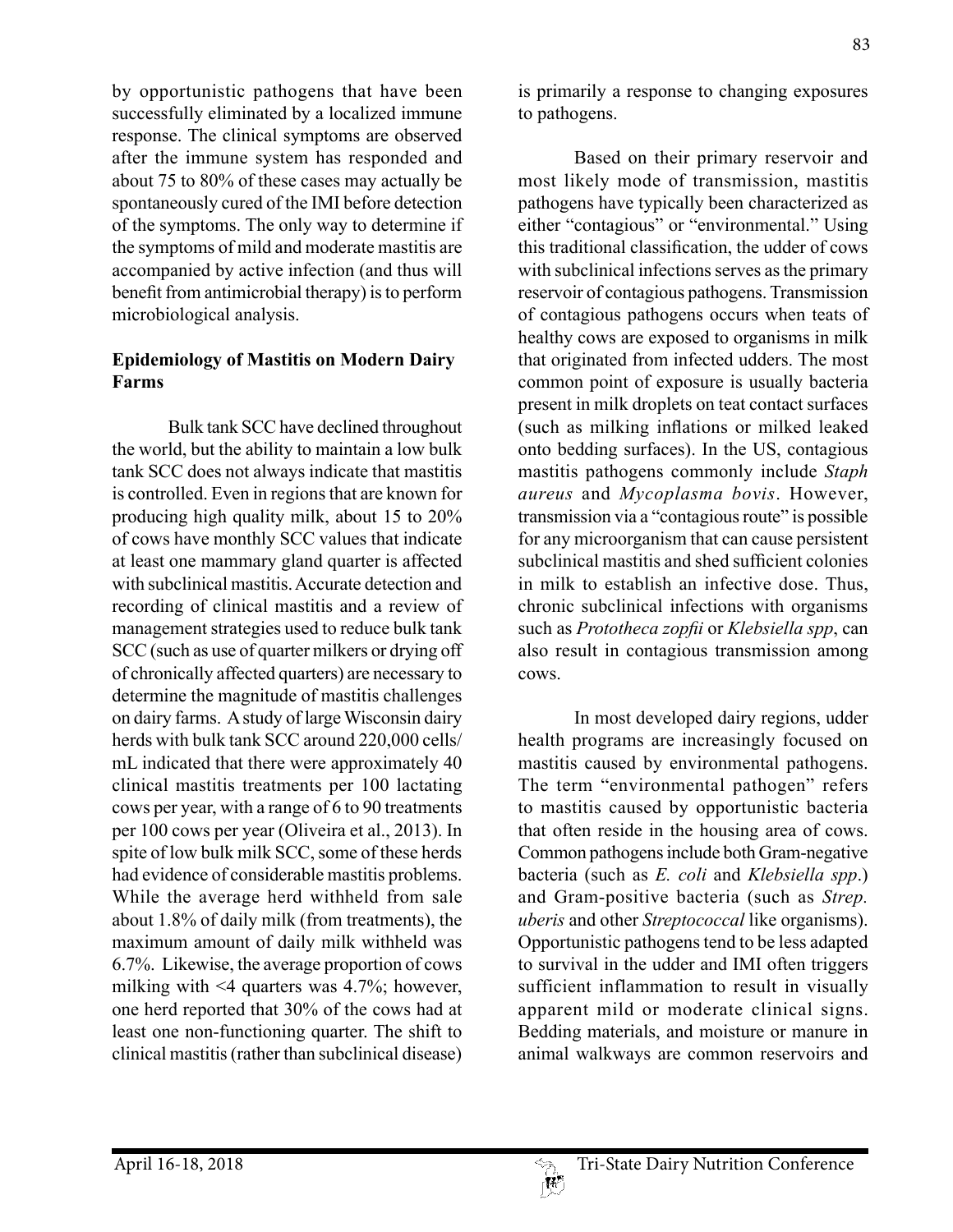controlling environmental mastitis is based on reducing exposure of teats of the most susceptible cows.

The duration of infection with environmental pathogens varies among pathogens (Smith et al., 1985) and can be associated with the degree of host adaptation of the pathogen. Some environmental pathogens (such as most *E. coli*), are truly opportunistic and the immune response is usually successful in eliminating these pathogens after a brief period of mild clinical disease. Other environmental pathogens (such as many IMI caused by *Streptococci* or *Klebsiella spp*.) seem to have become more host adapted and may present as mild clinical cases that appear to resolve when in actuality the case has returned to a subclinical state. Control of mastitis caused by environmental pathogens can be more complex than control of mastitis caused by bacteria usually considered to be contagious. Bedding materials, moisture, mud, and manure in housing areas of cows are common reservoirs for these pathogens and controlling them requires reducing exposure of teats of the most susceptible cows.

## **Risk Factors for Intramammary Infection**

### *Environmental Risk Factors*

Manure handling, type of bedding, and stall maintenance all have significant impacts on exposure of teats to mastitis pathogens. While many bedding materials initially have relatively low bacterial populations, organic matter in some bedding contains nutrients that support bacterial growth and results in exposure of teats to a great variety of potential mastitis pathogens. This is especially true of recycled manure which is very rich in nutrients that support growth of fecal organisms. A recent observational study of large Wisconsin dairy farms demonstrated lower rolling herd average (**RHA**), greater SCC, more

treated cows, and a greater proportion of cows with non-functional quarters in herds that used manure based bedding as compared to herds that used sand (Rowbotham and Ruegg, 2015). In general, the number of Gram-negative bacteria (often associated with shorter duration infections and occurrence of clinical mastitis) is greater in organic bedding materials (such as recycled manure solids) as compared to new sand bedding. However, the number of opportunistic Gram-positive bacteria (often associated with longer duration subclinical infections) can be quite significant in recycled sand, and IMI with these organisms may contribute to increased bulk tank SCC (**BTSCC**).

The number of bacteria recovered from teat skin is typically 2 to 3 log units (100 to 1000 times) less than that found in bedding, indicating potentially greater risk of IMI for quarters exposed to bedding that contains greater quantities of bacteria. A linear relationship between exposure to bacteria in bedding and rate of Gram-negative clinical mastitis has been demonstrated but that association was relatively weak and the authors of the study cautioned that <16% of variation in clinical mastitis rate could be attributed to differences in bedding bacterial count (Hogan et al., 1989). Exposure to bacteria alone doesn't necessarily result in IMI. For all infectious diseases, exposure to a pathogen is necessary for infection, but mastitis is a multifactorial disease and other risk factors are needed for exposure to result in mastitis. Factors that influence the risk of infection with opportunistic pathogens include management factors, such as design and usage of stalls, management of bedding (including particle size and content of moisture and organic matter), adequacy of milking procedures, and gentleness of milking. Important cow-level factors include anatomical characteristics of the udder and teats. While exposure is important, risk of IMI is also influenced by the ability of the cow to mount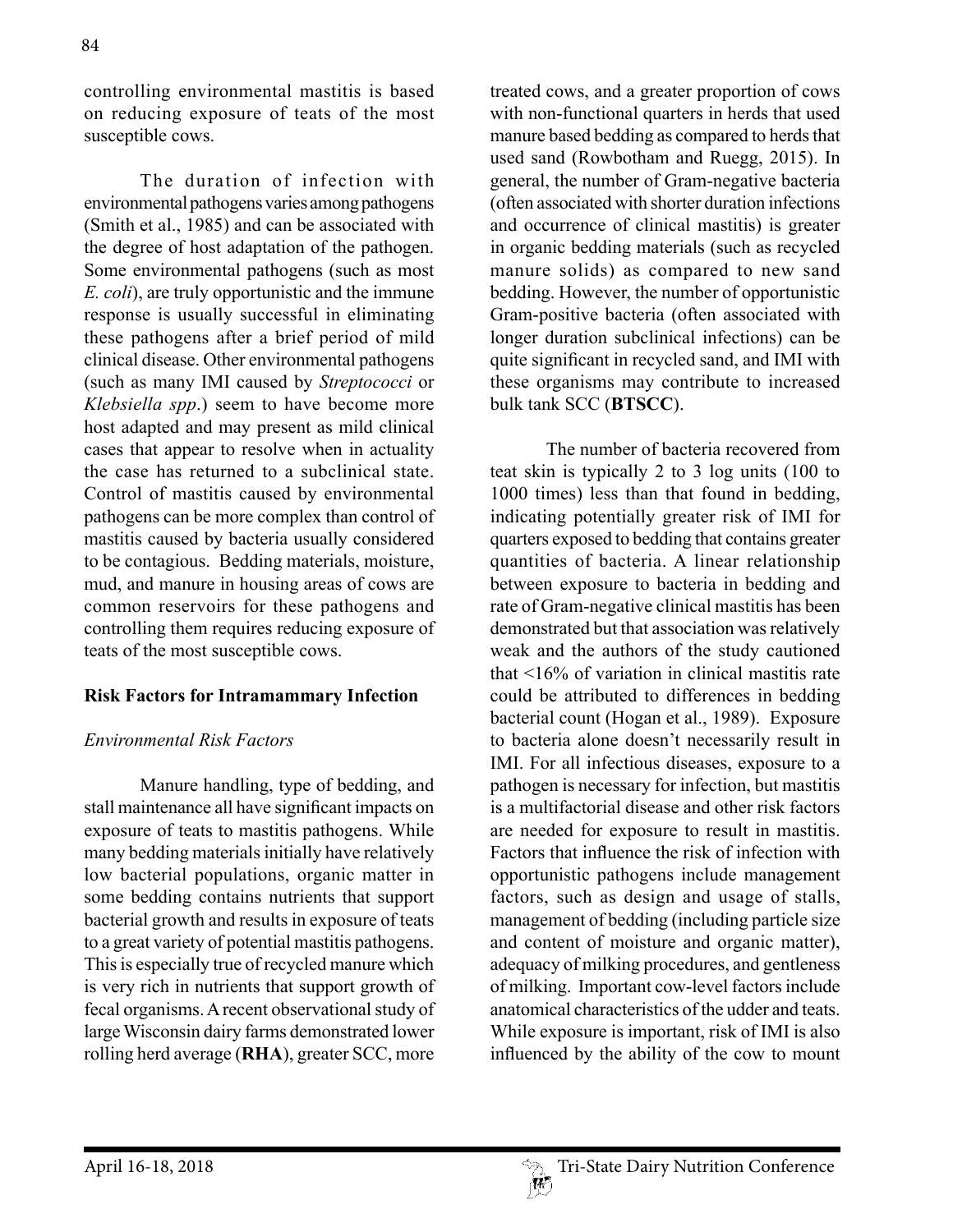an effective and rapid immune response after bacteria have penetrated the teat orifice.

## *Cow Level Risk Factors*

Reducing risk of opportunistic IMI is based on reducing exposure to potential pathogens, but risk of developing mastitis is not equal among animals because different groups of cattle have differing abilities to withstand environmental challenges. The ability to resist and respond to infection is influenced by both stage of lactation and parity. As compared to older animals, cows in first and second lactation have reduced risk of developing clinical mastitis caused by opportunistic pathogens (Zadoks et al., 2001; Pantoja et al., 2009; Pinzon-Sanchez and Ruegg, 2011). Stage of lactation is also a risk factor for development of clinical mastitis and the disproportionate occurrence of clinical mastitis in early lactation is a hallmark of mastitis caused by environmental pathogens (Oliveira et al., 2013). It is well documented that leaking milk, high daily milk yield, and reduced immunological capabilities are associated with increased risk of clinical mastitis (Schukken et al., 1990) and all of these characteristics are more common in early lactation. While exposure to opportunistic environmental pathogens can occur throughout the lactation cycle, cows initiating lactation are less able to withstand exposure to microorganisms because of innate immune suppression.

Anatomical characteristics of the udder and teat are known risk factors for IMI. Cows with larger udders are at increased risk of IMI as are cows with udder hygiene scores (**UHS**) that indicate dirtier udders (scores 3 or 4 on a 4-pt. scale) (Barkema et al., 1999, Schreiner and Ruegg, 2003). Udders become dirty as a consequence of a number of routine management decisions. Risk factors for "dirty udders" were evaluated on 79 commercial

Wisconsin dairy farms (Salgado and Ruegg, data unpublished).The farms included 11,200 lactating cows housed in both freestalls ( $n = 51$ ) herds) and tie stall barns ( $n = 28$ ). There was no difference in the proportion of clean UHS (77%) based on type of facility. For animals housed in tie stalls, the risk of dirty udders was increased 1.5 times when stalls were cleaned <2 times per day, 4.5 times when stall beds were scored as dirty, and >10 times when a large proportion of the cows had loose manure. For animals housed in freestalls, the risk of dirty udders was increased 1.8 times when organic bedding materials were replenished less than daily, 4 times when stall beds were scored as "dirty," >10 times when a large proportion of the cows had loose manure, 2.5 times when cows had access to outdoors, and >10 times as barns were increasingly overstocked. This data reinforces the role of facility management and cow comfort in reducing risk of environmental mastitis.

## **Changing Concepts of Mastitis Control**

On modern dairy cattle farms, most antibiotics are administered to treat sick animals but some are used for prevention of disease during high risk periods. Almost all conventional dairy farms report some regular usage of antibiotics (Zwald et al.; 2004 Oliveira, 2013). Nationally, in 2007, about 7, 3, 7, and 16% of adult dairy cows were treated for foot infections, pneumonia, metritis, or mastitis, respectively (USDA, 2009). When antibiotic treatments are summed up, research has demonstrated that each adult cow receives about 5 defined daily doses per year (Pol and Ruegg, 2007; Saini et al., 2012). In a recent study of large dairy farms in Wisconsin (Oliveira and Ruegg, 2014), a dramatically greater proportion of animals were treated for mastitis (40 treatments/100 cows/yr) as compared to reproductive disorders (13 treatments/100 cows/ yr), respiratory disease (4 treatments/100 cows/

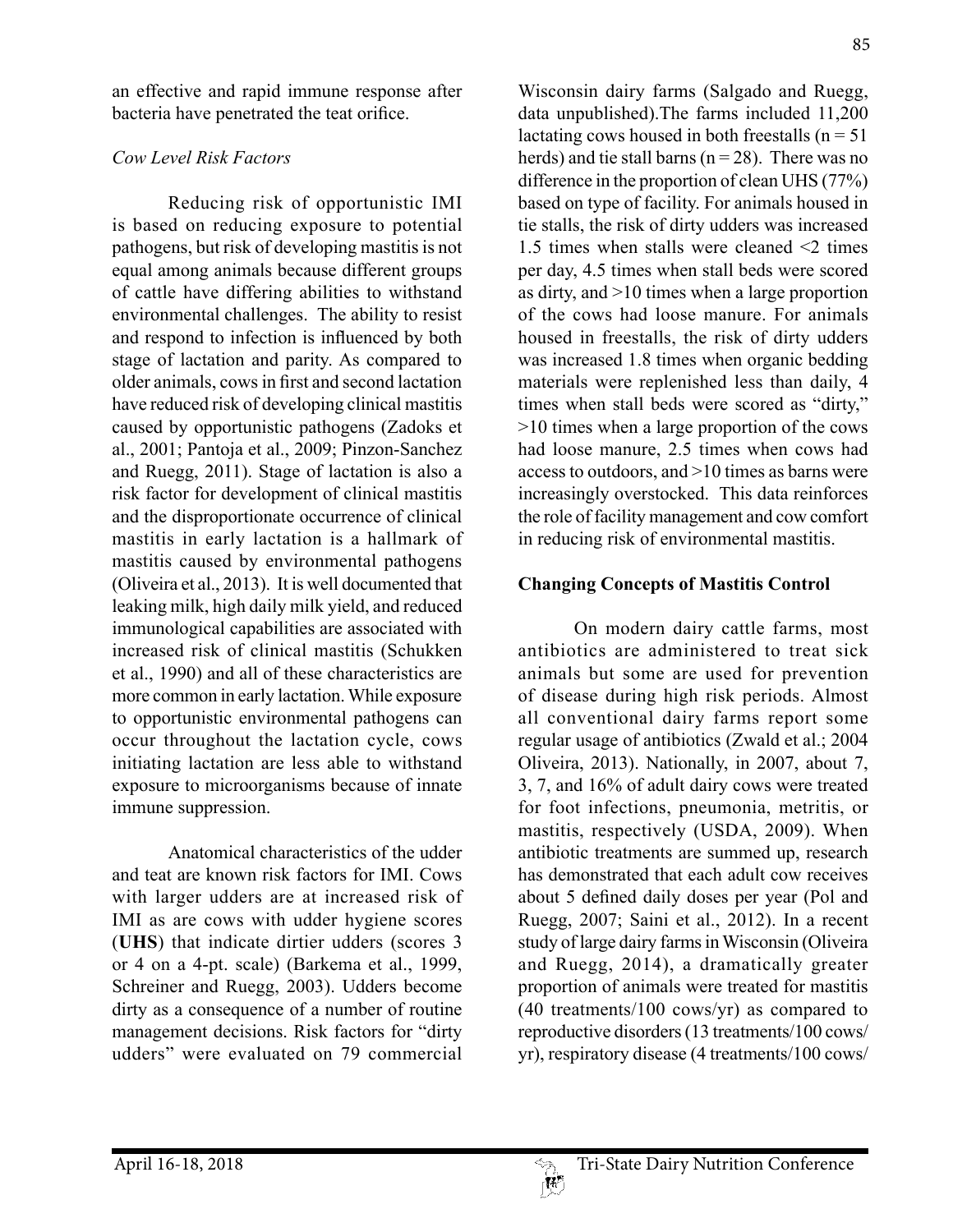yr), lameness (5 treatments/100 cows/year), or digestive problems (2 treatment/100 cows/yr) (data not presented in original study). This data indicates that efforts to reduce antibiotic usage on dairy farm must be targeted on prevention and appropriate treatment of mastitis. Several important principles should be considered before using antibiotics for treatment of mastitis.

Antibiotics should not be used for cows that are unlikely to benefit. Cows that have a previous diagnosis of mastitis caused by a refractory pathogen (*Mycoplasma bovis*, *Staph aureus*, *Prototheca*, *Serratia*, etc.) should not receive antibiotics as they are unlikely to be effective. Likewise, it is unusual for antibiotic therapy to be effective for cows that have chronic symptoms of mastitis (>3 cases of clinical mastitis (**CM**) during the current lactation or  $>4$  months of SCC  $> 200,000$  cells/ mL). In these instances, abnormal milk should be discarded until it returns to normal (usually about 4 to 6 days) and "watchful waiting' should be performed (frequent observation of the cows behavior and symptoms) to detect the rare instances where the severity of the case progresses.

Abnormal milk is a visible indication that the cow's immune system has responded to an infection. Much antibiotic usage associated with mastitis cannot be justified because the infective bacteria is often gone before the inflammation is detected or the mastitis is caused by a type of bacteria that is unlikely to respond to the types of drugs that are available. In most modern dairy herds, clinical mastitis is caused by a diverse group of opportunistic pathogens and at least 20 to 25% of milk samples are culture negative at the time that the case is detected. Depending on specific virulence factors, organisms infect different locations in the udder, have differing abilities to cause illness in the cow, and differ in the expected rate of spontaneous bacteriological

cure. Thus, identification of type of bacteria causing the infection is important to properly select an antibiotic (if needed) and to determine the best duration of therapy. Additionally, many characteristics of the cow are known to influence the probability of successful immune responses and cure after intramammary infections (Burvenich et al., 2003; Pinzon-Sanchez and Ruegg, 2011). Parity, stage of lactation, and history of previous clinical or subclinical mastitis cases are all factors that should be considered before using an antibiotic to treat a case of clinical mastitis.

## *Criteria for justifiable antibiotic usage*

- 1. *Antibiotic usage should involve veterinary guidance*. On most farms, many mastitis treatments involve extralabel use of drugs. Extralabel drug usage must be supervised by a local veterinarian that has a proper veterinary client patient relationship (**VCPR**). Criteria for establishing a proper VCPR are codified by state and federal regulations, but the American Association of Bovine Practitioners (**AABP**) has guidelines that identify critical components of that relationship (http://www.aabp.org/resources/ aabp\_guidelines/vcprguidelinefinal11-2013.2.pdf).To maintain consumer confidence, farmers should work closely with their local veterinarians to deliver treatment protocols that are compliant with FDA regulations and meet general principles of appropriate antibiotic usage (Weese et al., 2013).
- 2. *Antibiotics should only be used when there is a reasonable likelihood that a bacterial infection is present.* This criteria cannot be met for most of the 25 to 40% of CM cases that are culture negative when detected and alternative ways to manage these cases should be considered. When possible, use of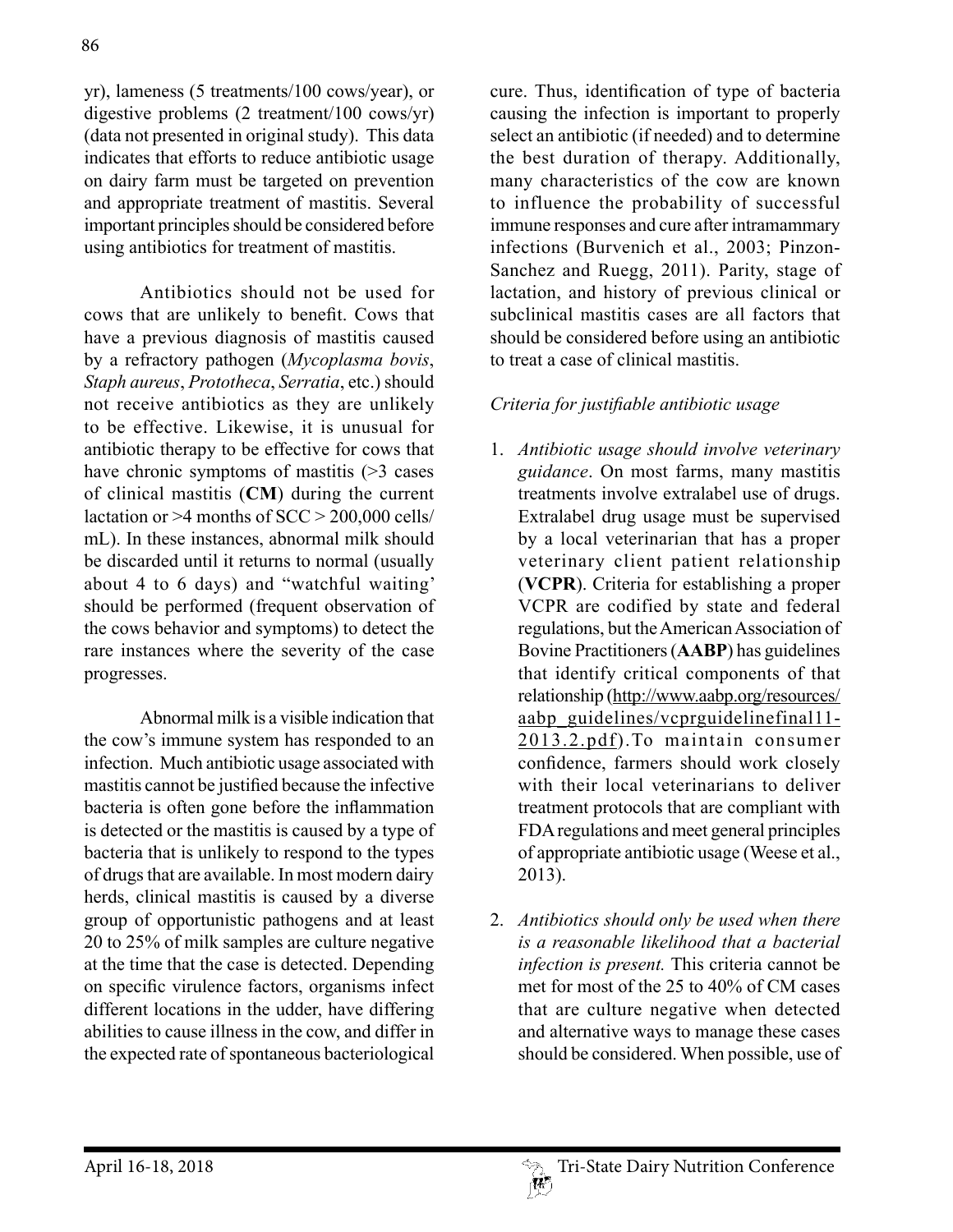rapid culturing methodologies is encouraged to identify active IMI.

- 3. *Narrow spectrum antibiotics that are less critical for treating human illnesses should be used as a first choice.* The World Health Organization has classified antibiotics based on their importance for treating human illnesses (Anonymous, 2012). Most intramammary (**IMM**) products available in the US, are not high priority drugs for treatment of human illnesses and only ceftiofur (a third generation cephalosporin) is listed as high priority and critically important for human use. Depending on the intrinsic susceptibility of bacteria, antibiotics are classified as either narrow or broad spectrum. Narrow spectrum drugs are usually active against either Gram-positive or Gram-negative bacteria, whereas broad spectrum drugs have activity against both types of organisms. When possible, narrow spectrum drugs are preferred as they have less potential for selection for resistance and are usually less critical for human health needs (Weese et al., 2013). Most approved IMM products are considered narrow spectrum and use of the broader spectrum IMI drugs should be reserved for cases that will benefit.
- 4. *Antibiotics should be used for as short a duration as possible.* In general, duration of antibiotic treatment should be kept as short as possible to minimize economic losses associated with milk discard while maximizing the probability of achieving bacteriological cure (Pinzon-Sanchez and Ruegg, 2011). The appropriate duration of antibiotic treatment for CM is not welldefined and varies depending on etiology. Different pathogens have varying abilities to infect mammary gland tissue. Some pathogens preferentially infect superficial

mucosal surfaces, while other pathogens have the ability to deeply infiltrate mammary gland secretory tissue. There is considerable evidence that extended duration antibiotic therapy increases bacterial cure of invasive pathogens (such as *Staph aureus* and some environmental *Streptococci spp*.) (Oliver et al., 2004a; Oliver et al., 2004b). However, no research has indicated that extended duration therapy improves clinical outcomes of mastitis caused by non-invasive pathogens (such as CNS or most *E. coli*). Use of extended duration therapy to treat these types of pathogens significantly increases costs without improving economic outcomes (Pinzon-Sanchez and Ruegg, 2011). For mastitis caused by invasive pathogens, the duration of therapy should be extended, but for other etiologies, short duration is recommended.When extended therapy is considered, veterinarians should assess the ability of farm personnel to perform aseptic infusions as extended IMI treatment is associated with an increased risk of infection from opportunistic pathogens.

5. *Characteristics of affected cows should be reviewed before antibiotics are administered.* The purpose of antibiotics is to help the cow's immune response successfully eliminate IMI and many characteristics of the cow are known to influence the probability of successful immune response (Burvenich et al., 2003). Thus, an assessment of the cow's ability to mount an immune response should be performed as part of the medical exam. Characteristics related to a healthy immune response include age, stage of lactation, negative energy balance, history of previous treatments, and environmental factors (such as heat-stress). Older cattle (>3rd parity) often have poorer responses to treatment as compared to younger cattle (Hektoen et al., 2004; McDougall et al., 2007a; McDougall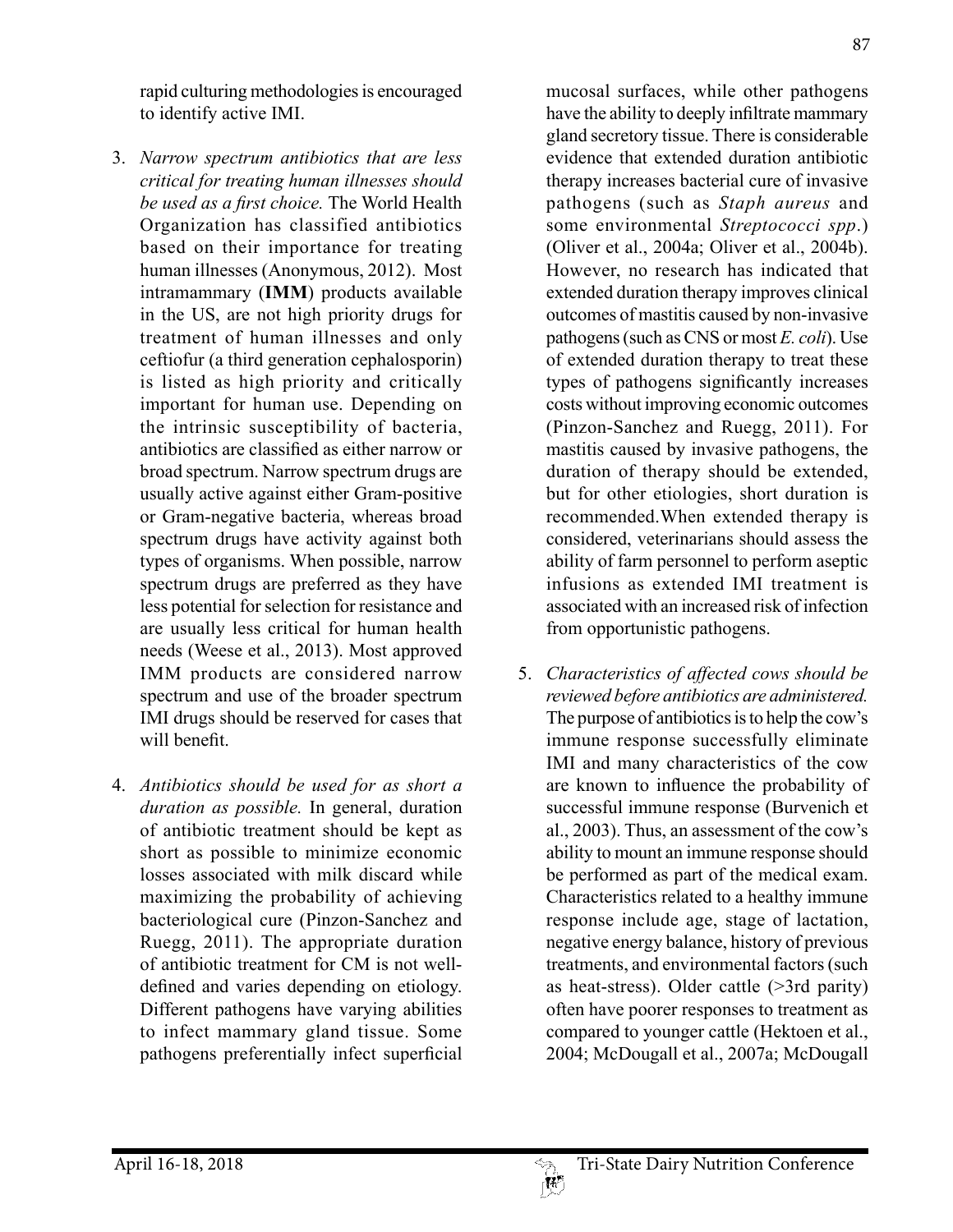et al., 2007b). A history of chronically increased SCC is also associated with poorer prognosis after mastitis therapy (Bradley and Green, 2009; Pinzon-Sanchez and Ruegg, 2011). Cows in the immediate post-partum period are known to be immunosuppressed and heat stress can reduce the ability of the cow to respond to an IMI (do Amaral et al., 2011). Before administration of antibiotics, farmers should review the medical history of the cow and assess if she has risk factors that indicate antibiotics may be beneficial. For example, short-duration IMI antibiotics may be considered for CM occurring in valuable older cows that have non-severe Gram-negative mastitis in the immediate post-partum period. Conversely, "watchful waiting" may be considered for CM occurring in older cows that have a long history of repeated non-severe cases.

6. *Extralabel use should be avoided when on-label use is a possibility.* Extralabel use of intramammary products includes use for durations or dosing intervals that are not explicitly listed on the product label. These deviations from label guidelines are common for mastitis treatment and may be justifiable for some drugs but must be done under veterinary supervision. Extralabel use of parenteral antibiotics to treat mastitis is not unusual (Raymond et al., 2006; Pol and Ruegg, 2007; USDA, 2009; Oliveira and Ruegg, 2014) but should be restricted to justifiable cases, such as cows affected with severe mastitis.

### **Conclusion**

Mastitis remains the most frequent and costly disease of dairy cows and is the most common reason that antimicrobials are administered to adult dairy cows. On modern dairy farms, mastitis is caused by an increasingly

diverse group of pathogens. The separation between "contagious" and "environmental" organisms is not complete and many organisms can be transmitted in either manner. Detection systems for mastitis must include methods to detect both subclinical and clinical disease and should include severity scoring of clinical cases. It is not possible to determine etiology without microbiological examination of aseptically collected milk samples.

To control mastitis and use appropriate treatments, etiology must be determined. The worldwide dairy industry is continuing to rapidly change and to ensure the continued production of high quality milk mastitis control strategies must also progress.

### **References**

Anonymous. 2012. Critically important antimicrobials for human health - 3rd rev. WHO. http://apps.who.int/iris/bitstream/ handle/10665/77376/9789241504485\_ eng.744FE0F57DE2C9E514653F5?sequence=1

Barkema, H.W., Y.H. Schukken, T.J.G.M. Lam, M.L. Beiboer, G. Benedictus, and A. Brand. 1999. Management practices associated with the incidence rate of clinical mastitis. J. Dairy Sci. 82(8):1643-1654.

Bradley, A.J. and M.J. Green. 2009. Factors affecting cure when treating bovine clinical mastitis with cephalosporin-based intramammary preparations. J. Dairy Sci. 92(5):1941-1953.

Burvenich, C., V. Van Merris, J. Mehrzad, A. Diez-Fraile, and L. Duchateau. 2003. Severity of E. coli mastitis is mainly determined by cow factors. Vet. Res. 34(5):521-564.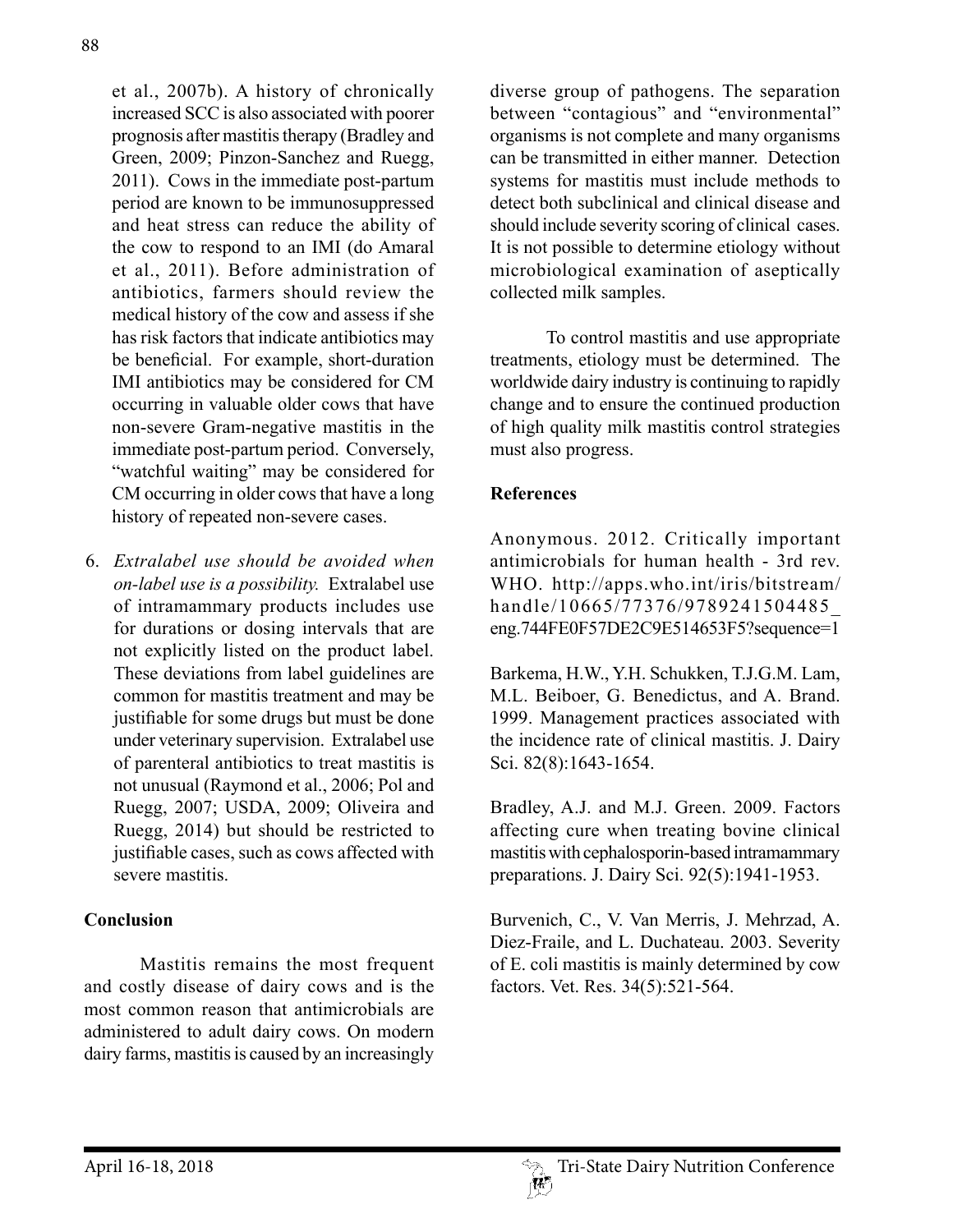do Amaral, B.C., E.E. Connor, S. Tao, M.J. Hayen, J.W. Bubolz, and G.E. Dahl. 2011. Heat stress abatement during the dry period influences metabolic gene expression and improves immune status in the transition period of dairy cows. J. Dairy Sci. 94(1):86-96.

Ericsson Unnerstad, H., A. Lindberg, K. Persson Waller, T. Ekman, K. Artursson, M. Nilsson-Ost, and B. Bengtsson. 2009. Microbial aetiology of acute clinical mastitis and agent-specific risk factors. Vet. Microbiol. 137(1-2):90-97.

Hektoen, L., S.A. Odegaard, T. Loken, and S. Larsen. 2004. Evaluation of stratification factors and score-scales in clinical trials of treatment of clinical mastitis in dairy cows. J. Vet. Med. A. Physiol. Pathol. Clin. Med. 51(4):196-202.

Hogan, J.S., K.L. Smith, K.H. Hoblet, D.A. Todhunter, P.S. Schoenberger, W.D. Hueston, D.E. Pritchard, G.L. Bowman, L.E. Heider, B.L. Brockett, and et al. 1989. Bacterial counts in bedding materials used on nine commercial dairies. J. Dairy Sci. 72(1):250-258.

McDougall, S., K.E. Agnew, R. Cursons, X.X. Hou, and C.R. Compton. 2007a. Parenteral treatment of clinical mastitis with tylosin base or penethamate hydriodide in dairy cattle. J. Dairy Sci. 90(2):779-789.

McDougall, S., D.G. Arthur, M.A. Bryan, J.J. Vermunt, and A.M. Weir. 2007b. Clinical and bacteriological response to treatment of clinical mastitis with one of three intramammary antibiotics. N. Z. Vet. J. 55(4):161-170.

Olde Riekerink, R.G.M., H.W. Barkema, D.F. Kelton, et al. 2008. Incidence rate of clinical mastitis on Canadian dairy farms. J. Dairy Sci. 91:1366-1377.

Olde Riekerink, R.G.M., H.W. Barkema, D.T. Scholl, et al. 2010. Management practices associated with the bulk-milk prevalence of Staphylococcus aureus in Canadian dairy farms. Prev. Vet. Med. 97:20-28.

Oliveira, L., C. Hulland, and P. L. Ruegg. 2013. Characterization of clinical mastitis occurring in cows on 50 large dairy herds in Wisconsin. J. Dairy Sci. 96:7538-7549.

Oliveira, L., and P. L. Ruegg. 2014. Treatments of clinical mastitis occurring in cows on 51 large dairy herds in Wisconsin. J. Dairy Sci. 97:5426-5436.

Oliver, S.P., B.E. Gillespie, and J.J. Headrick SJ, et al. 2004. Efficacy of extended ceftiofur intramammary therapy for treatment of subclinical mastitis in lactating dairy cows. J. Dairy Sci. 87:2393-2400.

Pantoja, J.C.F., C. Hulland, and P.L. Ruegg. 2009. Somatic cell count status across the dry period as a risk factor for the development of clinical mastitis in the subsequent lactation. J. Dairy Sci. 92(1):139-148.

Pínzon-Sanchéz, C., and P.L. Ruegg. 2011. Risk factors associated with short-term posttreatment outcomes of clinical mastitis. J. Dairy Sci. 94:3397-3410.

Pol, M., and P.L. Ruegg. 2007. Treatment practices and quantification of antimicrobial drug usage in conventional and organic dairy farms in Wisconsin. J. Dairy Sci. 90:249-261.

Raymond, M.J., R.D. Wohrle, and D.R. Call. 2006. Assessment and promotion of judicious antibiotic use on dairy farms in Washington state. J. Dairy Sci. 89(8):3228-3240.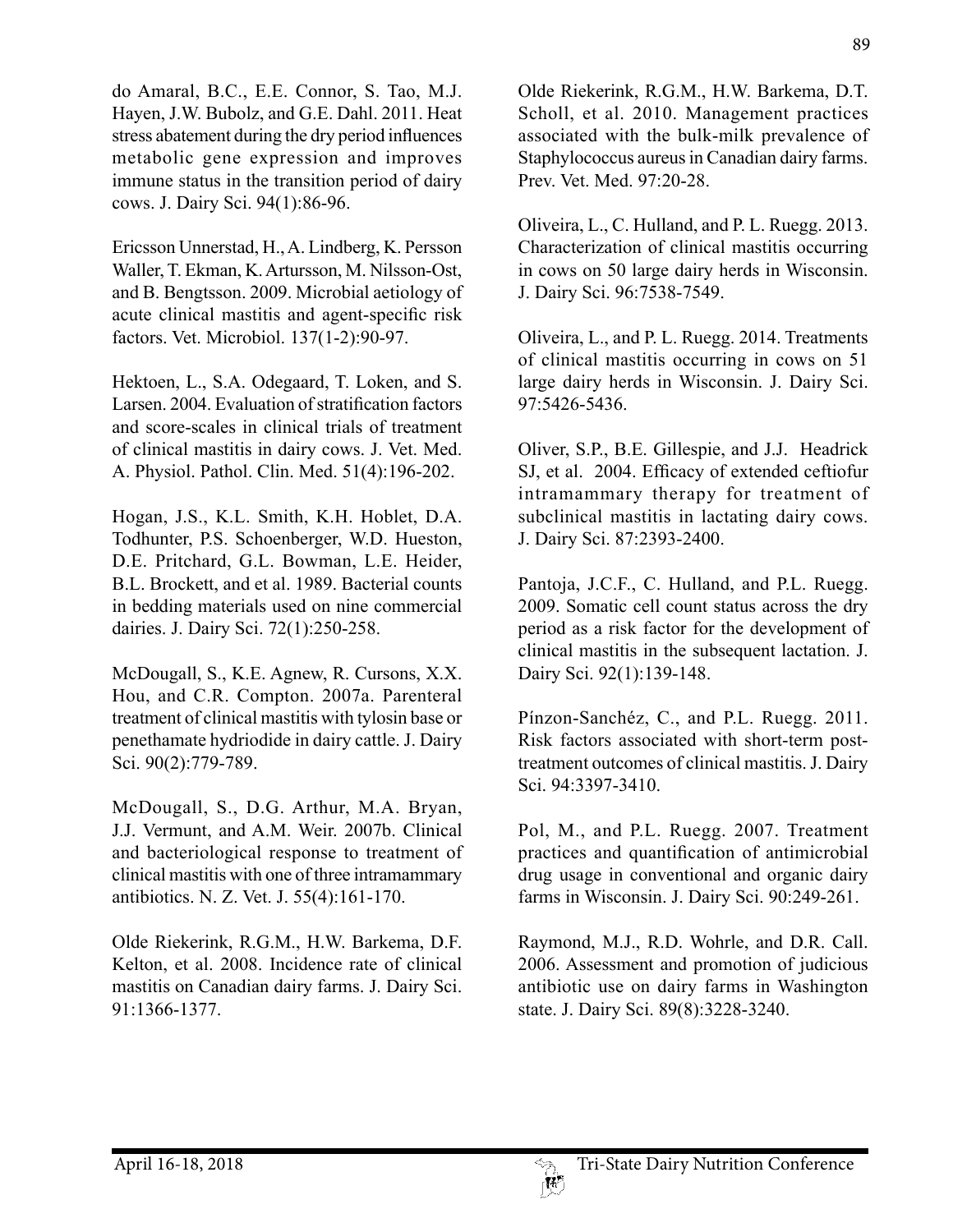Rodrigues, A.C., D.Z. Caraviello, and P.L. Ruegg. 2005. Management of Wisconsin dairy herds enrolled in milk quality teams. J. Dairy Sci. 88(7):2660-2671.

Rowbotham, R.F. and P.L. Ruegg. 2015. Association of bedding types with management practices and indicators of milk quality on larger Wisconsin dairy farms. J. Dairy Sci. 98(11):7865-7885.

Saini,V., J.T. McClure, D. Leger, et al. 2012. Antimicrobial use on Canadian dairy farms. J. Dairy Sci. 95:1209-1221.

Schreiner, D.A., and P.L. Ruegg. 2003. Relationship between udder and leg hygiene scores and subclinical mastitis. J. Dairy Sci. 86(11):3460-3465.

Schukken, Y.H., F.J. Grommers, D. Vandegeer, H.N. Erb, and A. Brand. 1990. Risk-factors for clinical mastitis in herds with a low bulk milk somatic-cell count 1. Data and risk-factors for all cases. J. Dairy Sci. 73(12):3463-3471.

Smith, K.L., D.A. Todhunter, and P.S. Schoenberger. 1985. Environmental mastitis: Cause, prevalence, prevention. J. Dairy Sci. 68:1531-1553.

USDA. 2009. Dairy 2007, Part V: Changes in dairy cattle health and managment practices in the United States, 1996-2007. C. USDA:APHIS:VS, ed, Fort Collins, CO.

Weese, J.S., S.W. Page, and J.F. Prescott. 2013. Antimicrobial stewardship in animals. Pages 117-133 in Antimicrobial Therapy. S. Giguere, J.F. Prescott, and P.M. Dowling, ed. Wiley Blackwell, Ames, IA.

Zadoks, R.N., H.G. Allore, H.W. Barkema, O.C. Sampimon, G.J. Wellenberg, Y.T. Grohn, and Y.H. Schukken. 2001. Cow- and quarterlevel risk factors for Streptococcus uberis and Staphylococcus aureus mastitis. J. Dairy Sci. 84(12):2649-2663.

Zwald, A., P.L. Ruegg, J.B. Kaneene, L.D. Warnick, S.J. Wells, C. Fossler and L. Halbert. 2004. Management Practices and reported antimicrobial usage on conventional and organic dairy herds. J. Dairy Sci. 87:191-201.